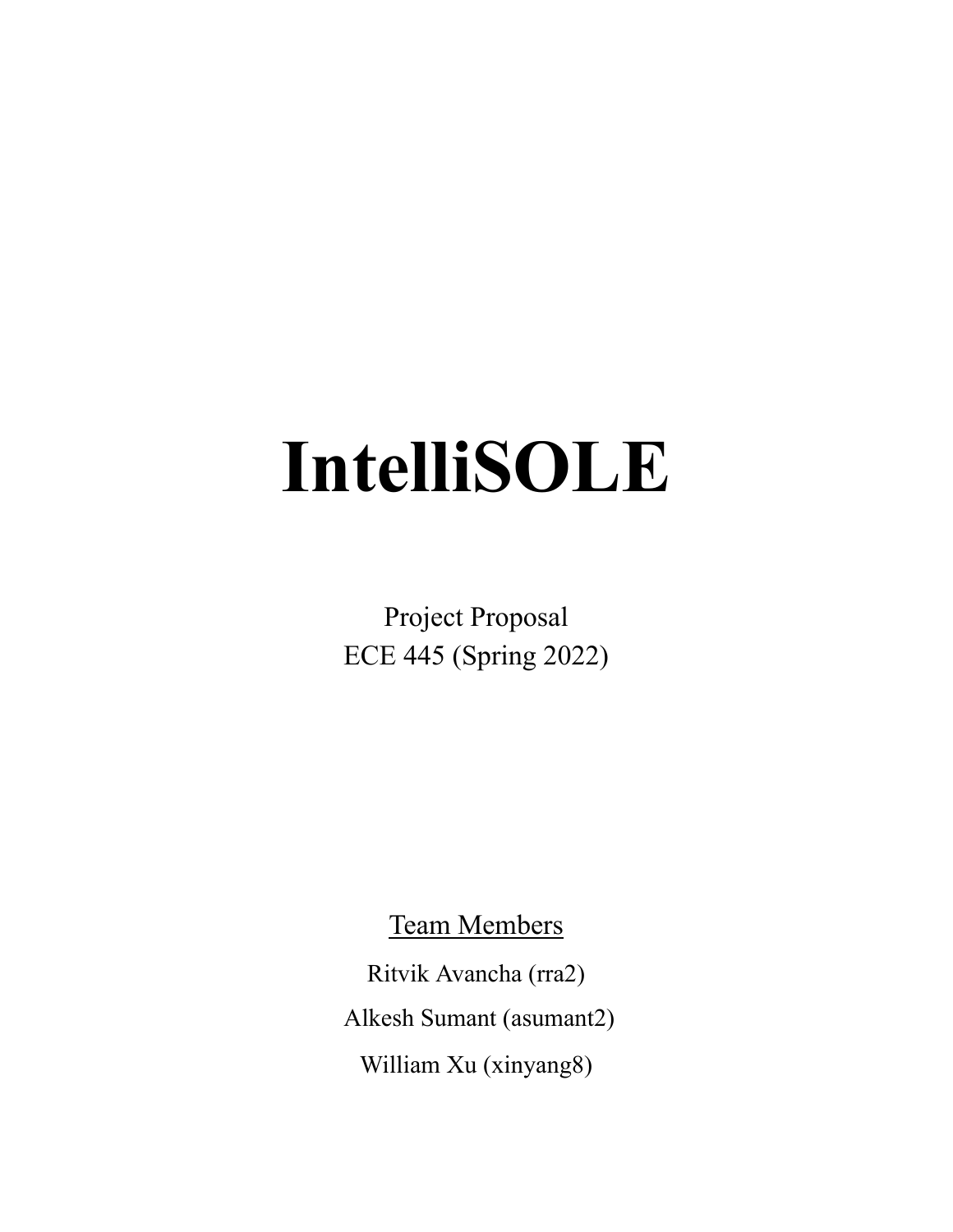# **Table of Contents**

| 1. Introduction                                                                                                                                                      | $\boldsymbol{2}$ |
|----------------------------------------------------------------------------------------------------------------------------------------------------------------------|------------------|
| 1.1. Description of Problem                                                                                                                                          | 2                |
| 1.2. Solution                                                                                                                                                        | $\overline{2}$   |
| Figure 1.2.1. High-level Overview of Product Components (Visual Aid)                                                                                                 | $\overline{2}$   |
| Figure 1.2.2. A visual representation of a pressure heatmap for both feet [2]. The scale<br>bar (left) indicates foot pressure, from lowest (blue) to highest (red). | 3                |
| 1.3. High-level Requirements List                                                                                                                                    | 3                |
| 2. Design                                                                                                                                                            | $\boldsymbol{4}$ |
| Figure 2.0.1. Subsystem Block Diagram                                                                                                                                | $\overline{4}$   |
| 2.1. Subsystem Overview: Pressure Data Acquisition                                                                                                                   | $\overline{4}$   |
| 2.2. Subsystem Overview: Power Distribution                                                                                                                          | 4                |
| 2.3. Subsystem Overview: Signal Processing                                                                                                                           | 5                |
| 2.4. Subsystem Overview: Data Storage                                                                                                                                | 5                |
| 2.5. Subsystem Overview: Bluetooth Data Transfer (OPTIONAL)                                                                                                          | 5                |
| 2.6. Subsystem Overview: User Interface                                                                                                                              | 5                |
| 2.7. Tolerance Analysis                                                                                                                                              | 6                |
| 3. Ethics and Safety                                                                                                                                                 | 6                |
| 4. References                                                                                                                                                        | 7                |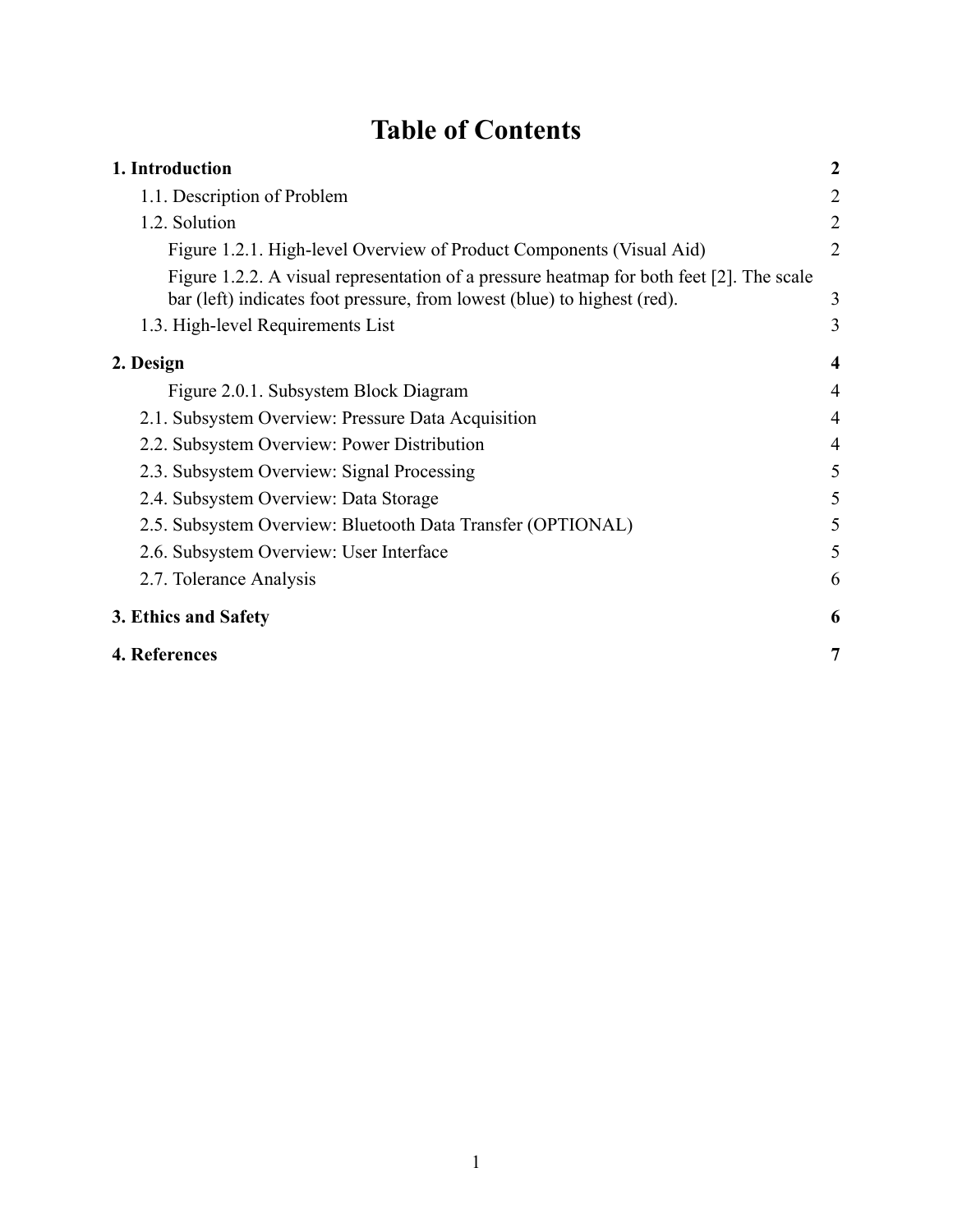# <span id="page-2-0"></span>**1. Introduction**

#### <span id="page-2-1"></span>**1.1. Description of Problem**

Walking and running are activities many of us take for granted. Yet, any disruption to these activities could pose enormous challenges to our daily lives. As such, studying human motion is important in monitoring health and preventing injury. Mapping foot plantar pressure in real-time can provide insights into the wearer's foot posture, and identify potential health issues that stem from having abnormal gait, which range from flat feet to feet ulceration problems caused by diabetes [1]. While there are solutions for foot pressure mapping, such as pressure mats and treadmills, these are often high-cost products that are not easily accessible to the average person. Current pressure-mapping shoe insoles on the market also suffer from the issue of high-cost, and face many complaints of being uncomfortable and bulky to wear.

#### <span id="page-2-2"></span>**1.2. Solution**

We aim at developing a low-cost, comfortable solution to mapping foot plantar pressure in real-time and provide the average user with information regarding their foot posture without having to see a doctor or spend lots of money on. We plan to develop a shoe insole sensor that is compatible with any shoe and pair it with a mobile device application that allows the user to see their foot pressure in real time.



<span id="page-2-3"></span>*Figure 1.2.1. High-level Overview of Product Components (Visual Aid)*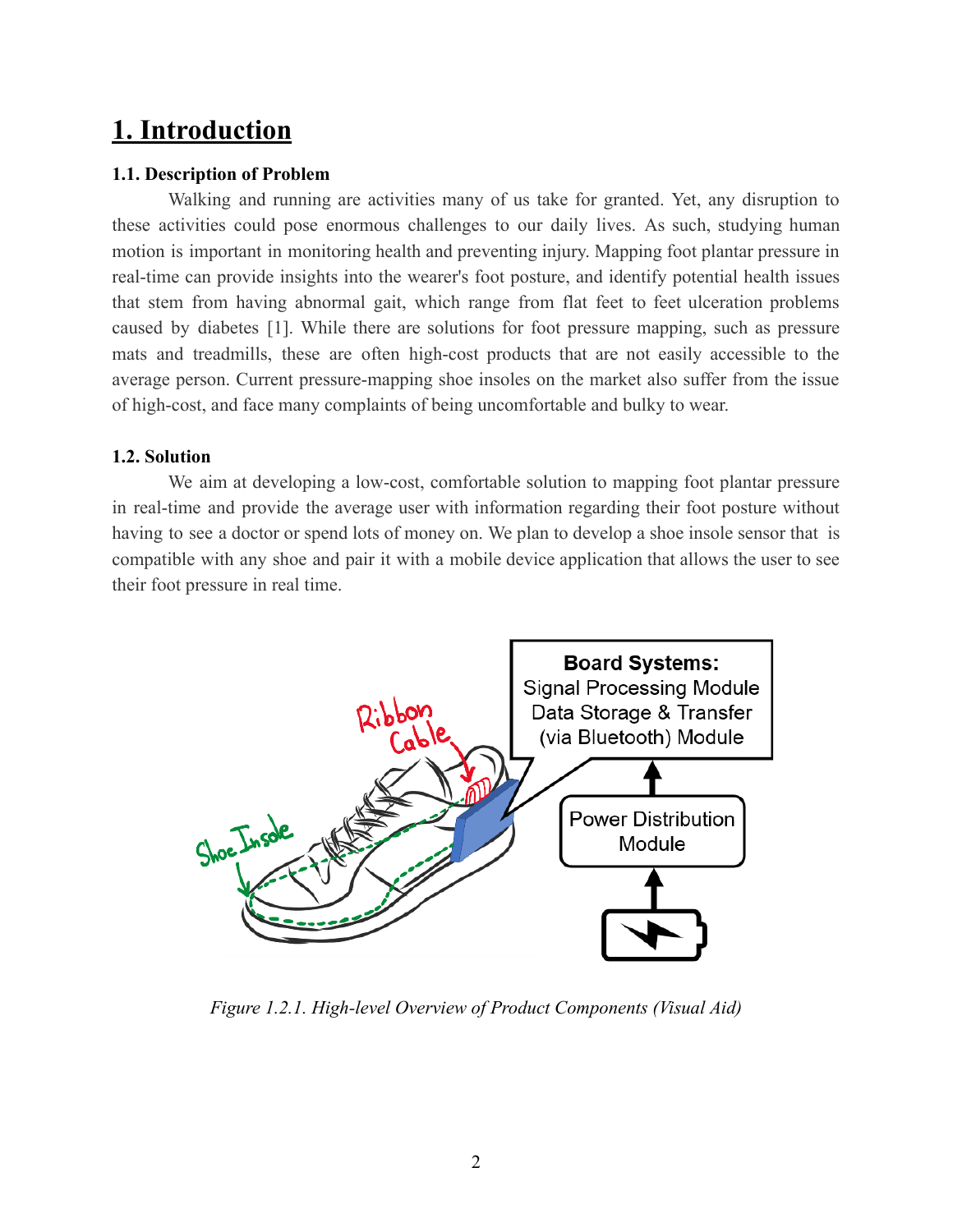

<span id="page-3-0"></span>*Figure 1.2.2. A visual representation of a pressure heatmap for both feet [2]. The scale bar (left) indicates foot pressure, from lowest (blue) to highest (red).*

### <span id="page-3-1"></span>**1.3. High-level Requirements List**

Our success is defined by our ability to meet the criteria below:

- 1) Ability to sense pressure ranging from 1 kgf to at least 20 kgf for each sensor.
- 2) Develop a heatmap corresponding to this range, with blue indicating ~1kgf to red showing ~20 kgf of pressure.
- 3) Sample sensor data 10 times per second and store at least five minutes' worth of data.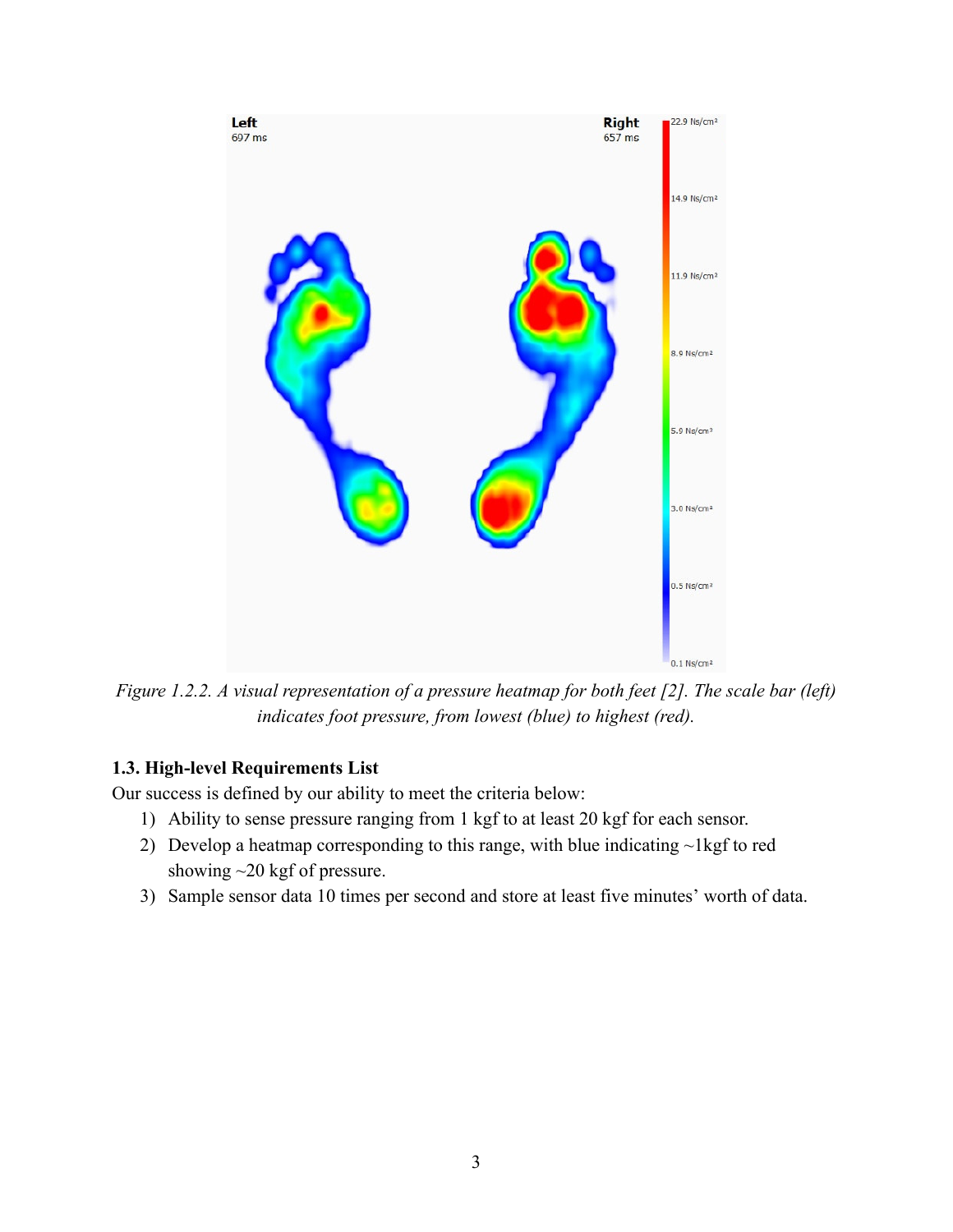# <span id="page-4-0"></span>**2. Design**



*Figure 2.0.1. Subsystem Block Diagram*

#### <span id="page-4-2"></span><span id="page-4-1"></span>**2.1. Subsystem Overview: Pressure Data Acquisition**

The Pressure Data Acquisition subsystem is made up of a resistive matrix mat in the shape of a sole. The matrix consists of a layer of conductive copper rows and a layer of conductive copper columns with semiconductive material in between, such as Velostat. When pressure is applied to the resistive matrix, the corresponding row and column short a resistor in parallel. This short allows for detection of the applied pressure as a cartesian coordinate along the resistive matrix. The number of rows and columns scale directly with the resolution in the sensing.

#### Subsystem Requirements:

- Activation force at most 0.5kgf

#### <span id="page-4-3"></span>**2.2. Subsystem Overview: Power Distribution**

The power distribution subsystem is incharge of powering all the board system components. All components of the system require an operational voltage between 2.8V and 3.6V. The power is supplied by two CR2032 batteries in series outputting a max voltage of ~6V. The voltage is stepped down by the TPS62203 step down converter from 6V to 3.3V with 95% efficiency. The TPS62203 has a maximum current limit of 300mA which will be limited by passive elements.

Subsystem Requirements:

- Steady output of  $3.3V + 0.3V$
- Current output is limited at 250mA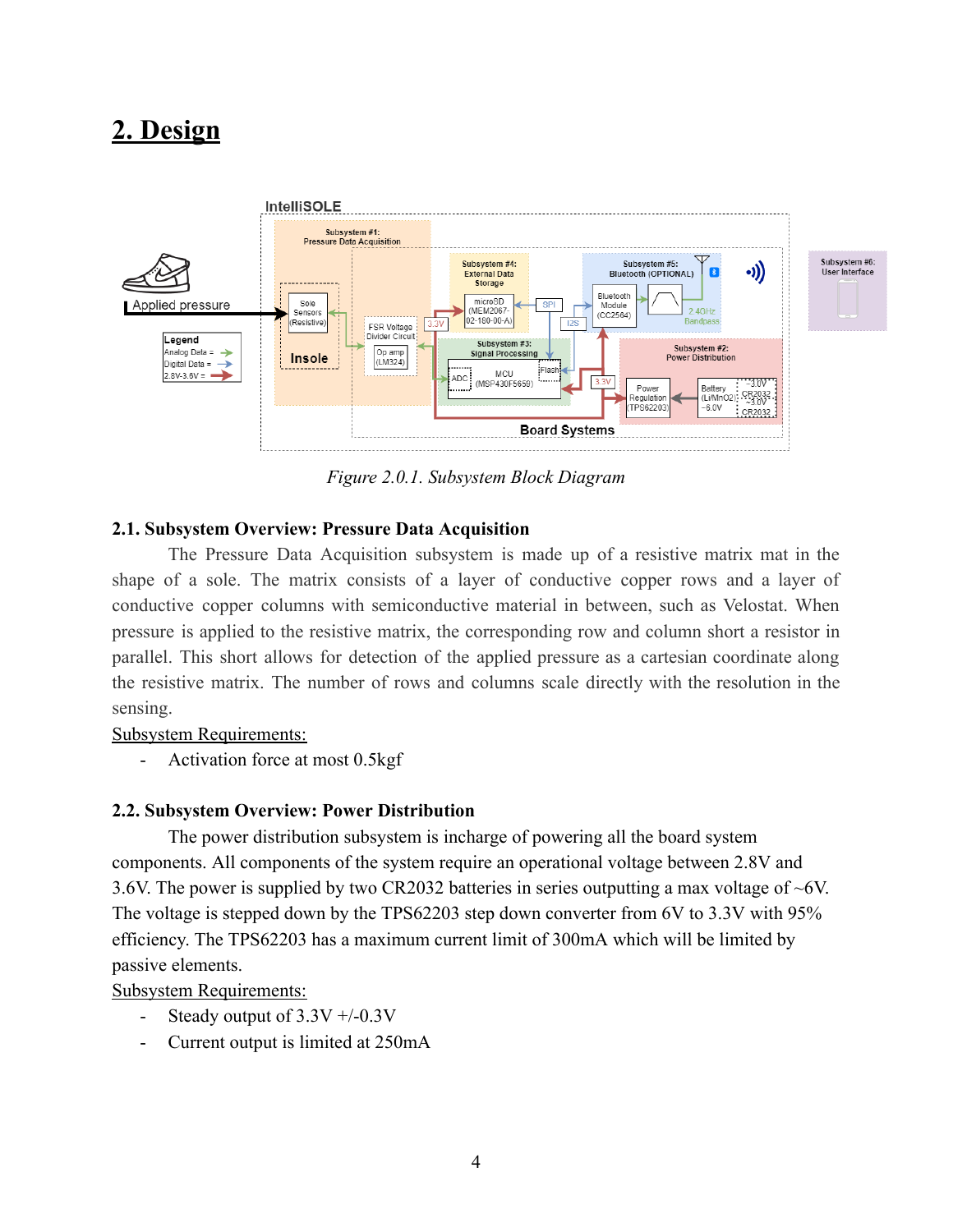## <span id="page-5-0"></span>**2.3. Subsystem Overview: Signal Processing**

The MSP430F5659 microcontroller samples the analog resistance coming in from the pressure data acquisition subsystem and applies an embedded FIR filter to remove noise. After the filter is applied, the filtered values are stored onboard flash. If bluetooth is not connected, the data is written to the external memory in the form of microSD. ADC convergence timing of 1000ns so the convergence frequency is 1MHz convergence frequency.

Subsystem Requirements:

- Resistance data sampling frequency of 1KHz

## <span id="page-5-1"></span>**2.4. Subsystem Overview: Data Storage**

The filtered data from the signal processing subsystem need to be stored on the microSD via SPI. Once the data is written to the microSD, the data on the microSD can be used by the device with the user interface subsystem implemented on it. The Bluetooth data transfer module is intended as a convenient alternative to transfer data between the microcontroller and the phone.

Subsystem Requirements:

- SCLOCK frequency of 400kHz
- Store at least 256KB of data

## <span id="page-5-2"></span>**2.5. Subsystem Overview: Bluetooth Data Transfer (OPTIONAL)**

The bluetooth module serves as a more convenient medium to communicate data from the microcontroller to the device with the user interface module. The module uses the CC2564 bluetooth module. The bluetooth module receives the data from the MCU via the I2S protocol. The bluetooth module encodes the data and runs through a bandpass filter before it is transmitted by a 2.4GHz antenna printed on the PCB.

Subsystem Requirements:

- Successfully pair with an android device
- Transfer at least 256KB of data between the MCU and user interface device.

## <span id="page-5-3"></span>**2.6. Subsystem Overview: User Interface**

The user interface interprets the sensor data and displays a heatmap for the user to visualize the foot pressure over time. This user interf

Subsystem Requirements:

- Read at least 256KB of data from microSD
- Generate a heatmap with real time data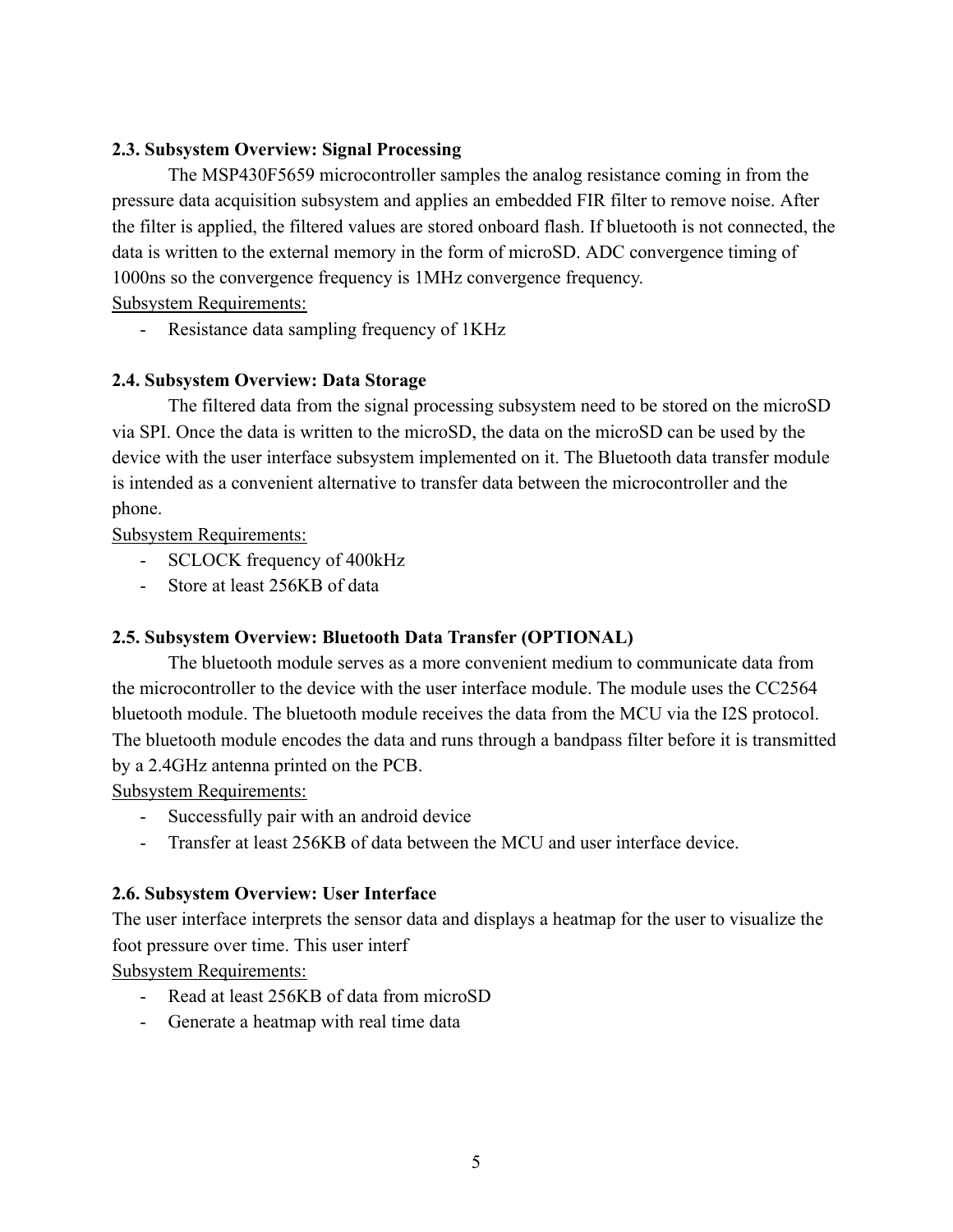#### <span id="page-6-0"></span>**2.7. Tolerance Analysis**

One aspect of our design that poses the greatest challenge to the success of our project stems from the ability to acquire accurate data from the sensors. These components will experience a high degree of mechanical stress, and so it is important to verify that the sensor outputs remain consistent and reliable for a long period of time. The tolerance of pressure measurement can be limited to  $\pm 0.2$  kgf, which is one percent of the expected maximum pressure value (as outlined in Section 1.3).

Another critical aspect of our design is the ADC conversion rate. Our design needs to be able to sample all sensor values. The ADC conversion period is 1000ns so the conversion rate is 1MHz. This means the out data can be sampled at a maximum frequency of 1MHz per ADC. We have 12 ADC's on board the MCU thus our implementation can sample 12 different values at 1MHz.

# <span id="page-6-1"></span>**3. Ethics and Safety**

The primary aim of this project is to map the user's feet plantar pressure in real-time in order to provide information on the wearer's foot posture. This correlates with IEEE's Code of Ethics Section I.2, which is to "improve the understanding by individuals of the capabilities of conventional and emerging technologies, including intelligent systems," as we are providing information regarding the wearer's health.

The mapping of the user's feet plantar pressure will be done by obtaining a finite set of sensor values from the shoe insole and using software to generate a continuous heatmap visualizing high and low areas of pressure (see Figure 1.2.2). As such, we need to ensure that the visuals seen by the user are as accurate as possible to the data collected. However, in accordance with IEEE's Code of Ethics Section I.5, we must acknowledge that there will be limitations of this accuracy based on the sensor resolution and sensitivity, the placement of sensors on the shoe insole, and the algorithms used in software to generate the pressure heatmaps.

As this is a wearable product meant for regular use, extra steps must be taken to ensure the safety of the user and prevent injury, in accordance with IEEE's Code of Ethics Section I.1. This device uses electrical circuitry powered by a battery, which has the potential to cause serious burns if power distribution is poorly handled. As such, fail-safe mechanisms designed to cut-off battery power must be implemented to ensure user safety. In addition, design considerations such as choosing slim sensors and keeping the microcontroller/battery assembly as light as possible must be considered to improve user comfort. This is particularly important as this product is aimed to be worn for long periods of time.